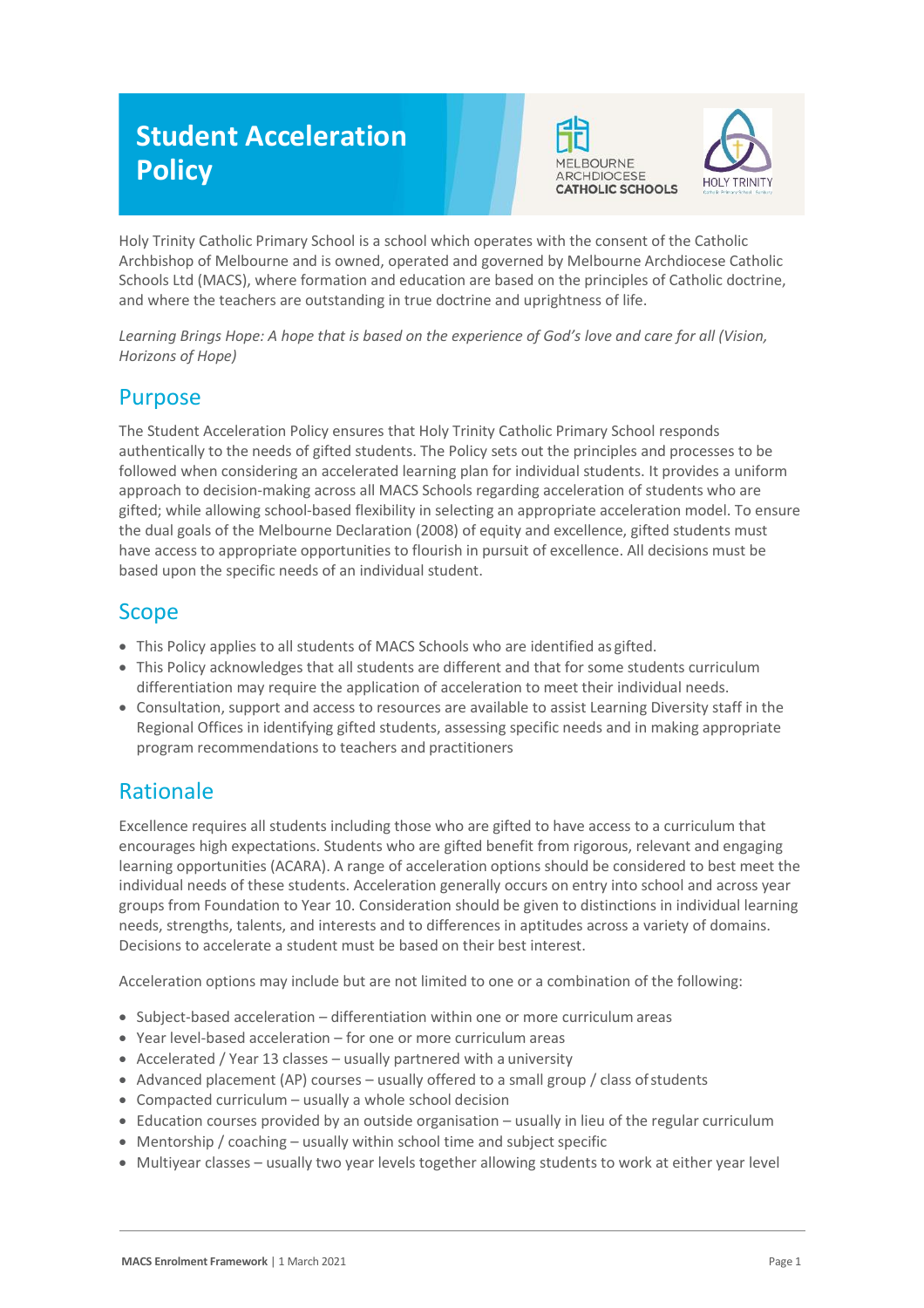Note. Additional guidelines for selecting and administering these acceleration options may be found in the document [Gifted and Talented Students:](https://www.cecv.catholic.edu.au/getmedia/0d923109-6fb2-4f32-a2e6-c437073dfccf/Gifted-and-Talented-handbook.aspx?ext=.pdf) A Resource Guide for Teachers in Victorian Catholic Schools (2019).

# **Definitions**

**Acceleration** – progressing through the regular curriculum at a faster pace than other students of the same chronological age.

**Giftedness** – students who exhibit high ability, creativity and task commitment with an intelligent quotient ≥130.

**Underachievement** – gifted students who are achieving less than their potential

**Twice Exceptionality** – gifted students who also experience a learning difficulty in one or more areas.

## **Principles**

There are approximately 3.8 million Australians of school age ( $\approx$  10%) who are deemed to be gifted (DET, 2018). Of these, it is estimated that 14% (compared to 4% in the general population) may also have a learning disability (Wormald, 2015). To achieve to their potential, students who are gifted may require enrichment and extension activities together with learning support.

Applying a model of acceleration in addition to other appropriate supports, can empower high- ability students to achieve to excellence.

Students who are gifted are considered to display characteristics at home and school that are significantly above the average for their age. Catholic education is committed to enabling all students to achieve to their potential by providing appropriate opportunities through a range of flexible acceleration options for these students.

The Student Acceleration policy supports the Catholic faith by celebrating each student's uniqueness and embracing all students as respected and valued members of the learning community. This Policy acknowledges that local pastoral discretion is an important element of decision-making with regard to student acceleration.

The Student Acceleration policy is underpinned by the *Disability Discrimination Act 1992* (Cth) (DDA) and the associated *[Disability Standards for Education](https://www.education.gov.au/disability-standards-education-2005)* (2005) (Cth).

### **Procedures**

#### **1. Establishment of Acceleration committee**

- *1.1* Holy Trinity Catholic Primary School has established a Committee to review all applications for acceleration.
- 1.2 This Committee consist of
- 1.3 Detailed minutes of all meetings should be kept ensuring transparency of process.

#### **2. Identification of Student as gifted**

- 2.1 Evidence is to be provided of student's gifted ability in one or more curriculum areas.
- 2.2 Student must have been assessed as having a full scale intelligence quotient of ≥130.
- 2.3 Additional formal assessments are to be sought if appropriate.
- 2.4 For early entry, students must meet the VRQA *[Guidelines for the Minimum Standards](https://www.vrqa.vic.gov.au/Documents/schoolstandards.docx) [and](https://www.vrqa.vic.gov.au/Documents/schoolstandards.docx)  [Requirements for School Registration](https://www.vrqa.vic.gov.au/Documents/schoolstandards.docx)* and complete the MACS Enrolment Policy Minimum Age Exemption Application.